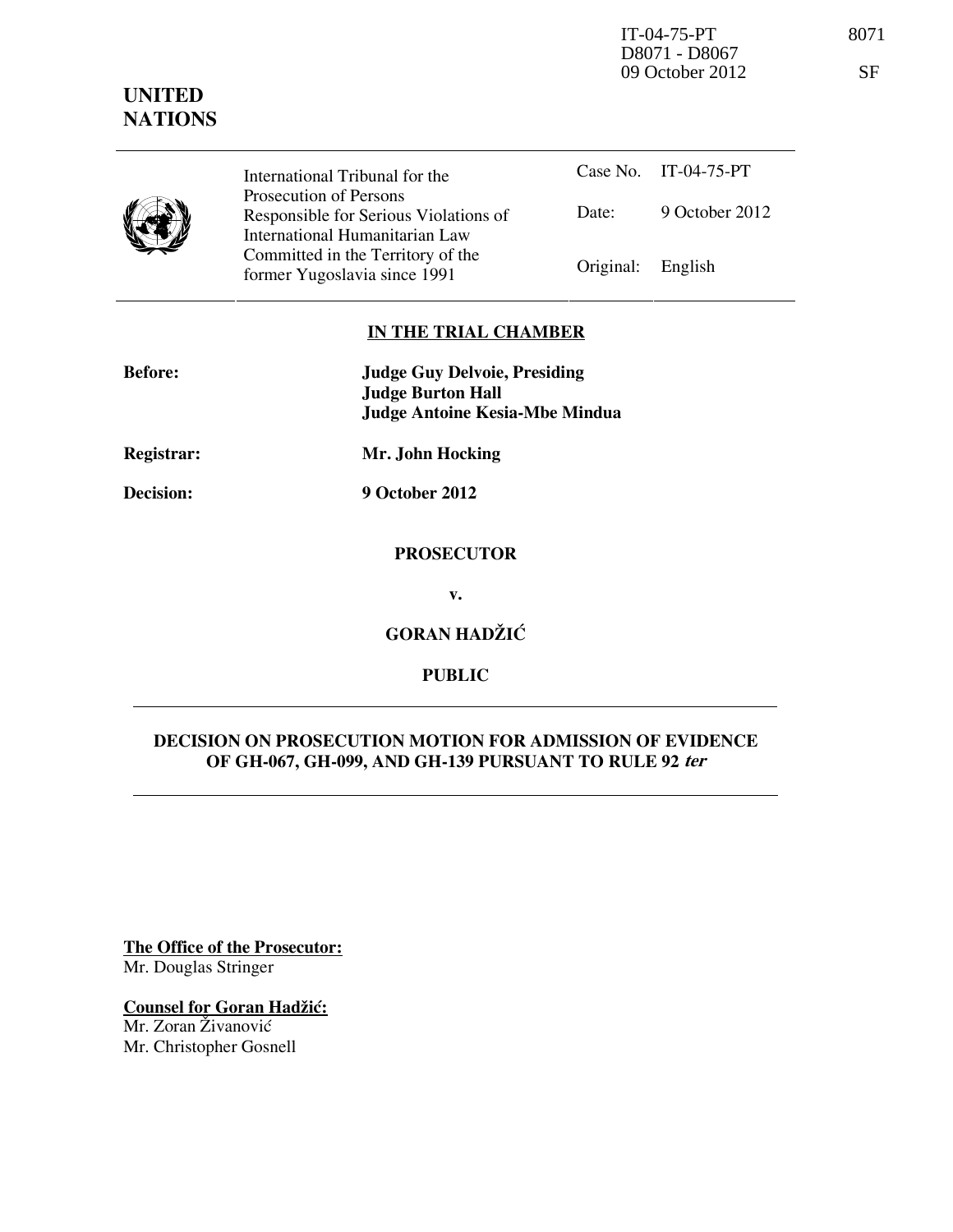1. **THIS TRIAL CHAMBER** of the International Tribunal for the Prosecution of Persons Responsible for Serious Violations of International Humanitarian Law Committed in the Territory of the former Yugoslavia since 1991 ("Tribunal") is seised of the "Prosecution Motion for Admission of Evidence of GH-067 Pursuant to Rule 92 *ter*", filed publicly with a confidential annex on 18 September 2012 ("First Motion"), and "Prosecution Motion for Admission of Evidence Pursuant to Rule 92 *ter* (GH-099 and GH-139)", filed confidentially with a confidential annex on 21 September 2012 ("Second Motion") (collectively referred to as "Motion"). The Defence publicly filed its "Response to Prosecution Motion for Admission of Evidence of GH-067 Pursuant to Rule 92 *ter*" on 2 October 2012 ("First Response"). The Defence confidentially filed its "Response to Prosecution Motion for Admission of Evidence Pursuant to Rule 92 *ter* (GH-099 and GH-139)" on 5 October 2012 ("Second Response").

#### **A. Submissions**

2. In the Motion, the Prosecution requests the admission of the evidence of GH-067, GH-099, and GH-139, pursuant to Rule 92 *ter* of the Rules of Procedure and Evidence of the Tribunal ("Rules"), arguing that the evidence is probative, relevant, and reliable and meets the requirements for admission under that Rule. The Prosecution submits that admitting the evidence in this manner will enable it to present its case-in-chief in an efficient and expeditious manner, without compromising the fairness of the proceedings.<sup>1</sup> In relation to GH-067, the Prosecution requests the admission of three associated exhibits that, in its view, form an integral part of the tendered Rule 92 *ter* statement.<sup>2</sup>

3. The Defence does not oppose the Motion in respect of GH-067's statement.<sup>3</sup> However, the Defence objects to the admission of the three documents discussed in the statement on the basis that the witness has no direct knowledge of the events at issue in the documents.<sup>4</sup>

4. The Defence opposes the admission into evidence of the four paragraphs of GH-099's statement that pertain directly to the witness's interactions with Hadžić. It is argued that those portions should be led *viva voce* before the Trial Chamber, "rather than in the formulation as written by the Prosecution's investigator more than eleven years ago [...] behind closed doors."<sup>5</sup>

<sup>1</sup> First Motion, paras 1, 4; Second Motion, paras 1, 5, 8.

<sup>&</sup>lt;sup>2</sup> First Motion, para. 6.

<sup>&</sup>lt;sup>3</sup> First Response, para. 1.

<sup>4</sup> First Response, para. 2.

<sup>5</sup> Second Response, paras 1-5.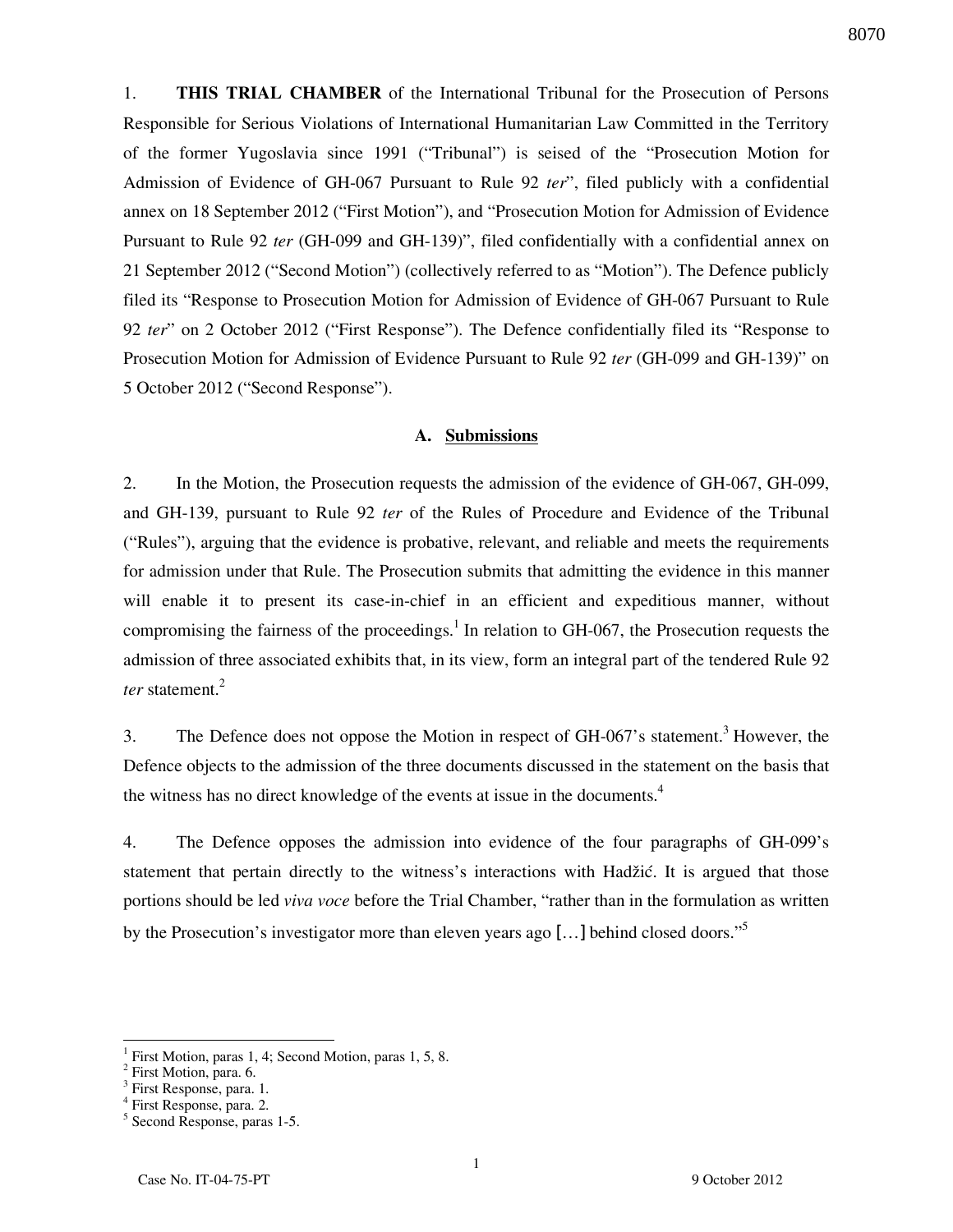5. The Defence does not oppose admission into evidence of the GH-139's statement.<sup>6</sup>

### **B. Applicable Law**

6. Rule 92 *ter*—entitled "Other Admission of Written Statements and Transcripts"—provides as follows:

- (A) A Trial Chamber may admit, in whole or in part, the evidence of a witness in the form of a written statement or transcript of evidence given by a witness in proceedings before the Tribunal, under the following conditions:
	- (i) the witness is present in court;
	- (ii) the witness is available for cross-examination and any questioning by the Judges; and
	- (iii) the witness attests that the written statement or transcript accurately reflects that witness' declaration and what the witness would say if examined.
- (B) Evidence admitted under paragraph (A) may include evidence that goes to proof of the acts and conduct of the accused as charged in the indictment.

The main objective of Rule 92 *ter* is to ensure an effective and expeditious trial, while simultaneously ensuring and respecting the rights of the accused.<sup>7</sup>

7. Although Rule 92 *ter* does not *per se* govern the admission of exhibits, the jurisprudence of the Tribunal permits the admission of exhibits where they accompany written statements or transcripts and form an "inseparable and indispensable" part of the evidence.<sup>8</sup> In order to satisfy this requirement, the witness's testimony must discuss the document, and the document must be one without which the witness's testimony would become incomprehensible or of lesser probative value.<sup>9</sup>

 $\overline{a}$ <sup>6</sup> Second Response, paras 6-7. The Trial Chamber considers that the relief requested by the Defence in paragraph 6 of the Second Response is a matter that should be dealt with between the parties in the first instance. If the Defence is not satisfied by the outcome, it can request any necessary and appropriate relief from the Chamber in a motion, rather than in a response to a motion of the Prosecution.

<sup>7</sup> *Prosecutor v. Stanišić and Župljanin*, Case No. IT-08-91-T, Decision on Prosecution's Motions for Admission of Evidence Pursuant to Rule 92 *ter* (ST012 and ST019), 29 September 2009 (confidential) ("*Stanišić and Župljanin* Decision"), para. 18; *Prosecutor v. Prlić et al.*, Case No. IT-04-74-T, Decision on the Application of Rule 92 *ter* of the Rules, 25 June 2007, p. 2; *Prosecutor v. Delić*, Case No. IT-04-83-T, Decision on Prosecution Motion to Admit Written Witness Statements under Rule 92 *ter*, 27 September 2007, para. 10.

<sup>&</sup>lt;sup>8</sup> Stanišić and Župljanin Decision, para. 18; Prosecutor v. Lukić and Lukić, Case No. IT-98-32/1-T, Decision on Confidential Prosecution Motion for the Admission of Prior Testimony with Associated Exhibits and Written Statements of Witnesses Pursuant to Rule 92 ter, 9 July 2008 ("Lukić and Lukić Decision"), para. 15; *Prosecutor v. Ljubičić*, Case No. IT-00-41-PT, Decision on Prosecution's Motion for Admission of Transcripts Pursuant to Rule 92 *bis* (D) of the Rules, 23 January 2004, p. 3; *Prosecutor v. Đorđević*, Case No. IT-05-87/1-T, Decision on Prosecution's Motion for Admission of Evidence Pursuant to Rule 92 *ter*, 10 February 2009 ("*Đorđević* Decision"), para. 5.

<sup>&</sup>lt;sup>9</sup> Stanišić and Župljanin Decision, para. 18; Lukić and Lukić Decision, para. 15; Prosecutor v. Stanišić and Simatović, Case No. IT-03-69-T, Decision on Prosecution's Motion for the Admission of Written Evidence of Witness Slobodan Lazarevi} Pursuant to Rule 92 *ter* with Confidential Annex, 16 May 2008, para. 19; *Prosecutor v. Haraqija and*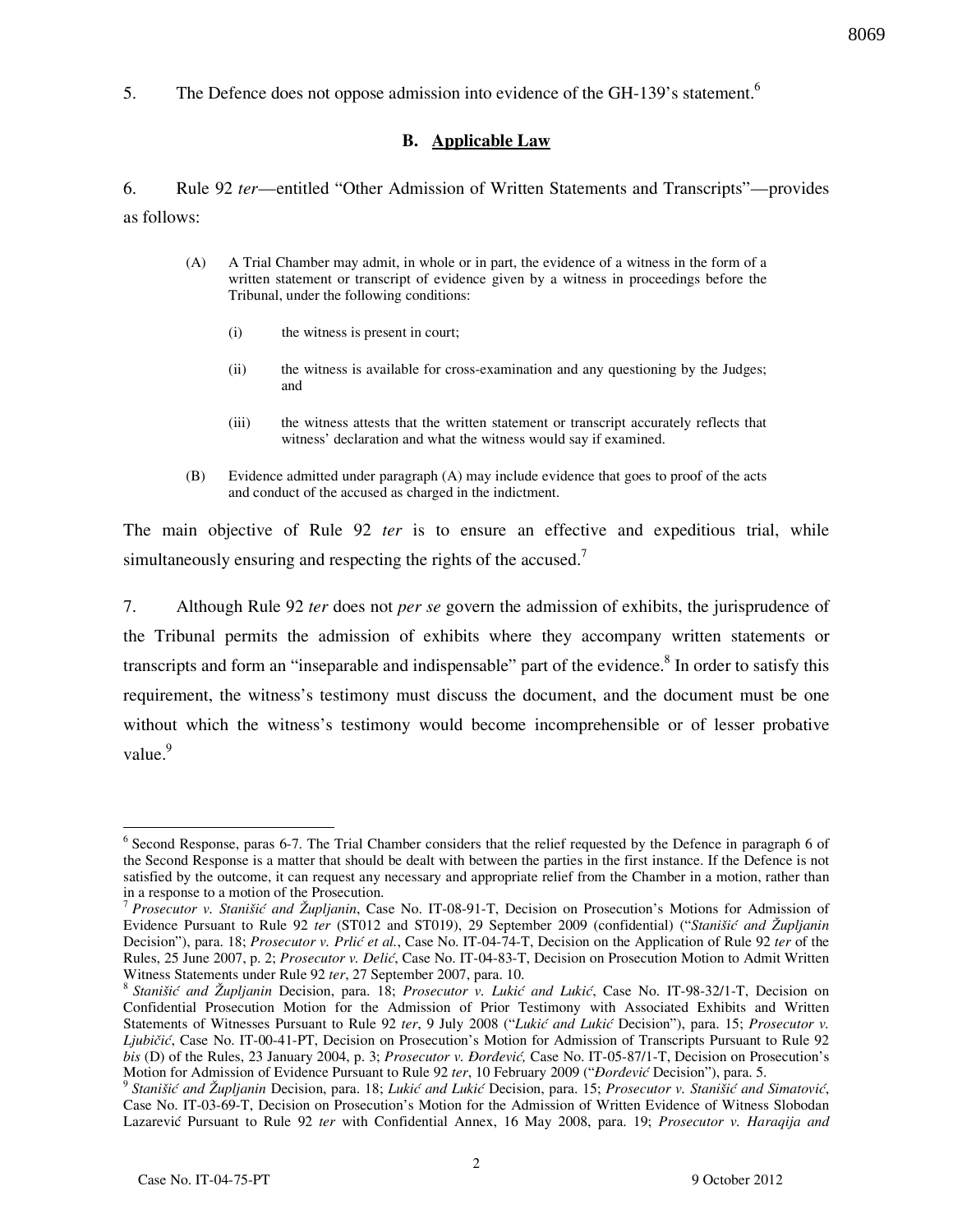8. The evidence sought to be admitted pursuant to Rule 92 *ter*, whether a written statement or a transcript of oral testimony, must fulfil the general requirements of admissibility of Rule 89(C): the

#### **C. Discussion**

proposed evidence must be relevant and have probative value.<sup>10</sup>

9. GH-067's proposed Rule 92 *ter* statement contains information about the command structure of a militia in the "Serbian Autonomous District Slavonia, Baranja and Western Srem"; the alleged detention and interrogation of non-Serbs from the village where GH-067 worked and nearby villages; and militiamen and armed groups operating in the area.<sup>11</sup> The tendered exhibits are discussed in the Rule 92 *ter* statement; specifically, the witness states that he knew people who were listed in the documents as having been taken from the Dalj Police Station in 1991. The Trial Chamber finds that the tendered statement and associated exhibits are relevant, have probative value, and are appropriate for admission pursuant to Rules 89(C) and 92 *ter*. The Trial Chamber is of the view that the associated documents may not need to be tendered under seal and therefore requests the Prosecution, when tendering the evidence in court, to reconsider whether they need to be admitted under seal.

10. GH-099's proposed Rule 92 *ter* statement contains information about the Erdut Training Centre in Croatia and the alleged arrest of non-Serb persons by the Dalj Militia and Arkan's men. In respect of the Defence's objections to portions of the proposed Rule 92 *ter* statement, the Trial Chamber observes that the statement contains formal indicia of reliability because the witness signed the English version after it was orally translated into Bosnian/Croatian/Serbian and the statement contains an attestation that the statement was read back to the witness and a certificate that the translation was done by a Registry-approved interpreter. The Trial Chamber finds that the tendered statement is relevant, has probative value, and is appropriate for admission pursuant to Rules 89(C) and 92 *ter*. The witness will be present in court to attest to the accuracy of the statement, and the Defence will have an opportunity to address its concerns in cross-examination.

11. GH-139's proposed Rule 92 *ter* statement contains information about the alleged attack by the JNA and TO on the Police Station in Dalj; the alleged distribution of weapons among Serb villagers by the JNA; the formation of a Serb crisis committee; the alleged arrest and detention of 30 men in the Dalj Militia building; and the alleged killing of some of the detainees by Arkan's

8068

*Morina*, Case No. IT-04-84-R77.4, Decision on Prosecution Motion for Admission of Evidence Pursuant to Rule 92 *bis* and/or 92 ter, 2 September 2008 ("*Haraqija and Morina Decision*"), para. 12; *Đorđević Decision*, para. 5.

<sup>&</sup>lt;sup>10</sup> Stanišić and Župljanin Decision, para. 19; Lukić and Lukić Decision, para. 20; *Đorđević* Decision, para. 6; *Haraqija and Morina* Decision, para. 13.

<sup>&</sup>lt;sup>11</sup> Motion, para. 4.